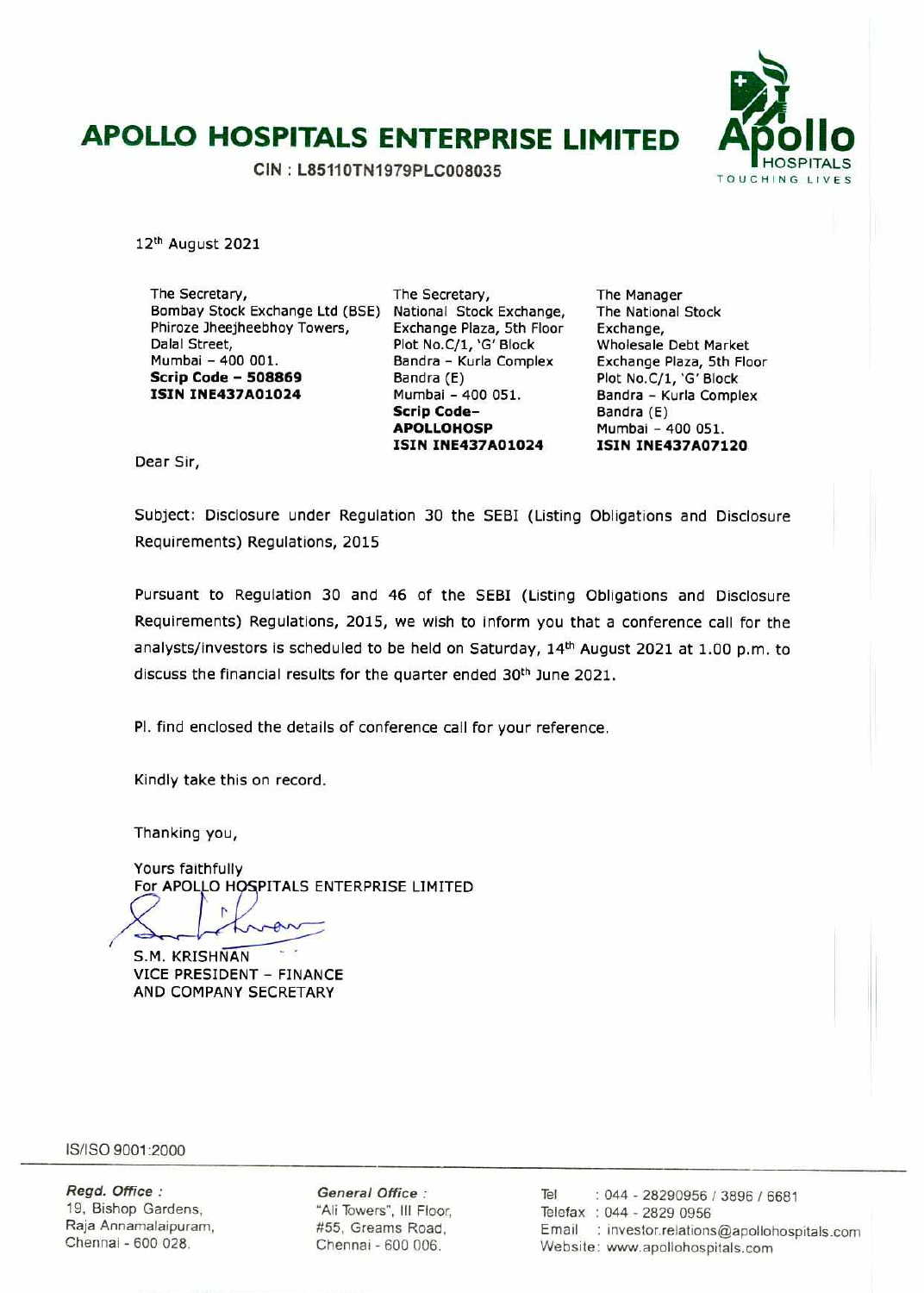

## **Apollo Hospitals Enterprise Limited to host QI FY22 Earnings Conference Call on Saturday, 14 August, 2021 at 1:00 PM 1ST**

Apollo Hospitals Enterprise Ltd. will organize a conference call for investors on August 14, 2021 at 1:00 pm 1ST. AHEL will be represented by:

> Ms. Suneeta Reddy - Managing Director Dr. Hariprasad - President, Hospitals Division Mr. A. Knshnan - Chief Financial Officer

The conference call follows the announcement of AHEL's financial results for the quarter ended June 30, 2021 which will be announced on Friday, August 13, 2021. The financial results along with the Earnings Presentation Will be available on the corporate website: www.apollohospitals.com.

### Details of **the conference** call are as follows:

| Timing                      | 1:00 pm IST on Saturday, August 14, 2021                                                                                                                                                                                             |
|-----------------------------|--------------------------------------------------------------------------------------------------------------------------------------------------------------------------------------------------------------------------------------|
| Conference dial-in          |                                                                                                                                                                                                                                      |
| Primary number              | • +91 22 6280 1141 / +91 22 7115 8042                                                                                                                                                                                                |
| Playback (India Number)     | • +91 22 7194 5757 (ID: 63831 until 21-August-21)                                                                                                                                                                                    |
| Singapore Toll Free Number  | $-8001012045$                                                                                                                                                                                                                        |
| Hong Kong Toll Free Number  | 800 964 448                                                                                                                                                                                                                          |
| <b>USA Toll Free Number</b> | 1866 746 2133                                                                                                                                                                                                                        |
| <b>UK Toll Free Number</b>  | 0 808 101 1573                                                                                                                                                                                                                       |
| Pre-registration            | To enable participants to connect to the conference call without having to wait for an operator,<br>please register at the below mentioned link:<br>DiamondPatr <sup>na</sup><br><b>Click here to</b><br><b>Expressjoin the Call</b> |
|                             | You will receive dial in numbers, passcode and a pin for the concall on the registered email<br>address provided by you. Kindly dial into the call on the Conference Call date and use the<br>passcode & pin to connect to call      |

- ENDS -